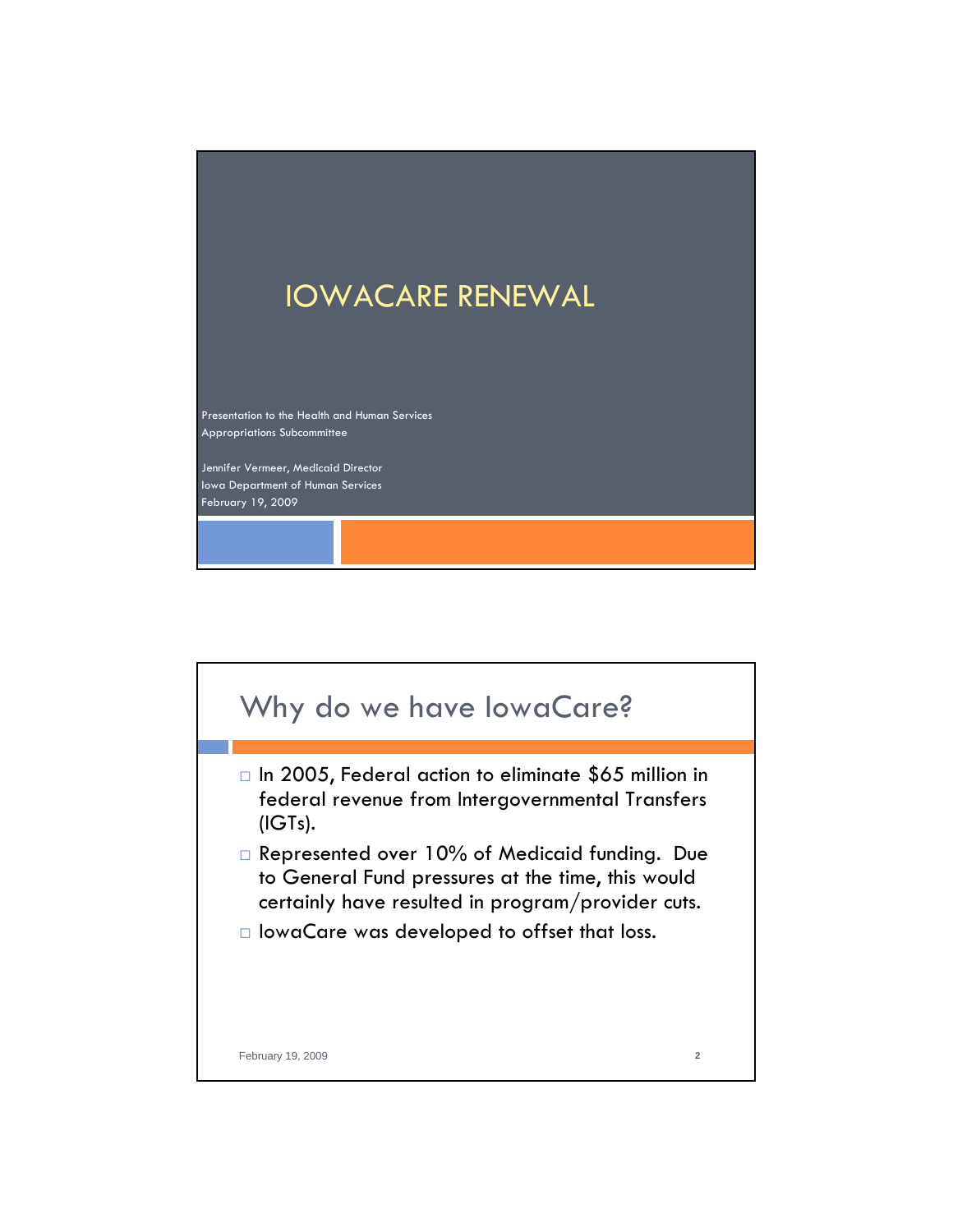

- IowaCare converted long standing State/County funded indigent care programs at Broadlawns and Univeristy of Iowa Hospitals and the 4 State MHIs to a limited benefit Medicaid program.
- $\Box$  The 100% state/county funding was converted to a program that received 2/3 federal match. The "savings" went to the General Fund to offset the loss of federal IGT funding.
- $\Box$  Prevented significant program/provider cuts in the Medicaid program.

February 19, 2009 **3**

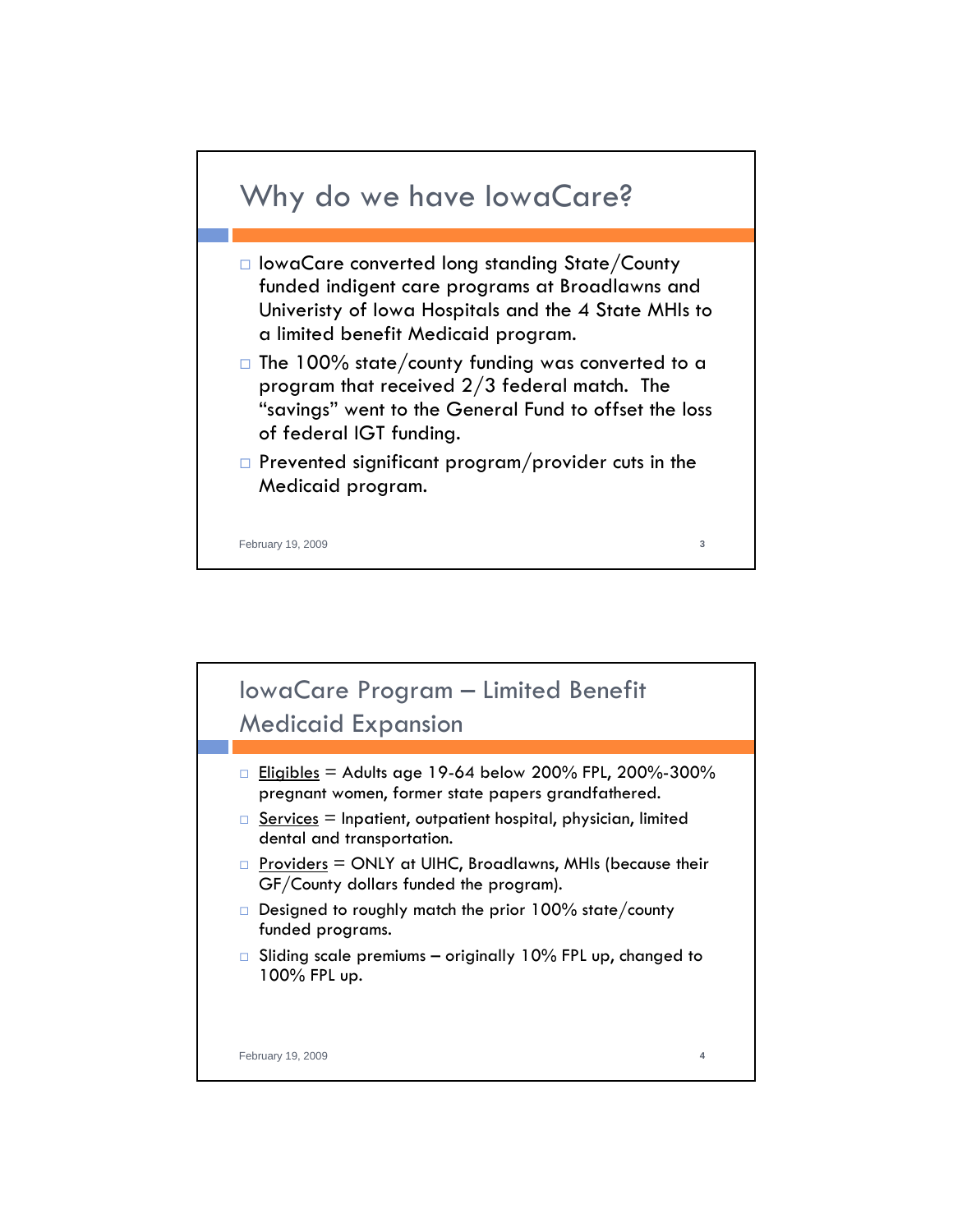

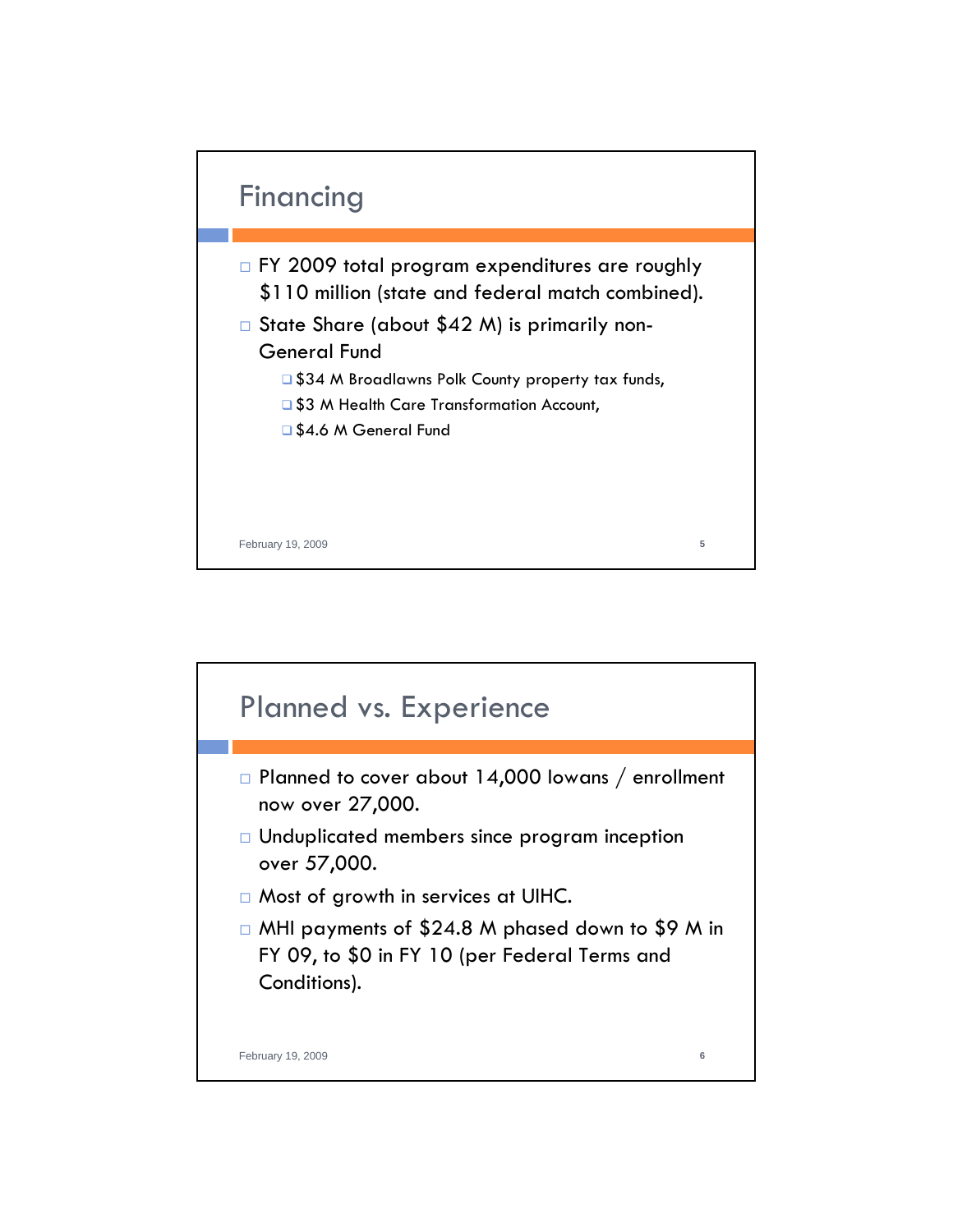

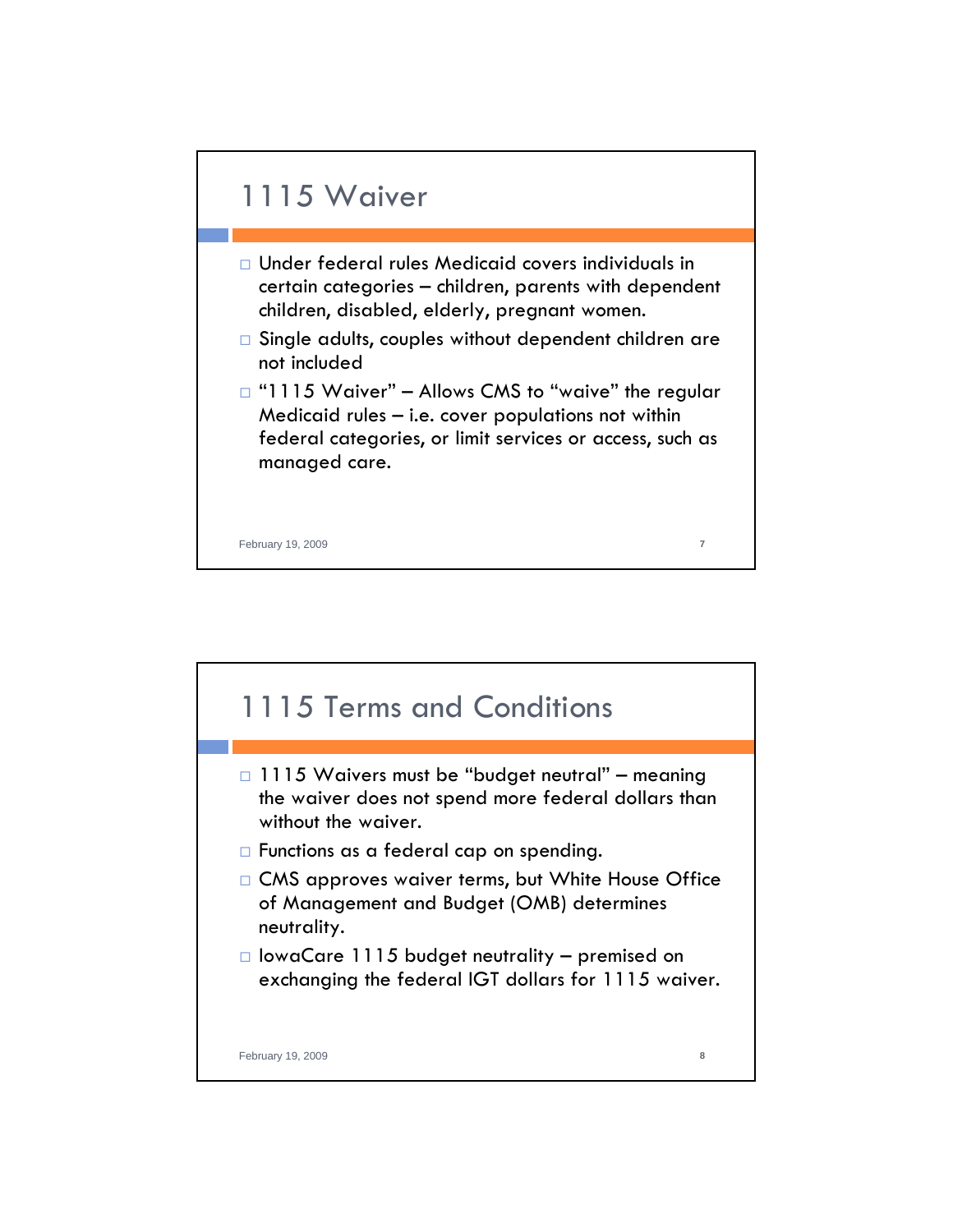